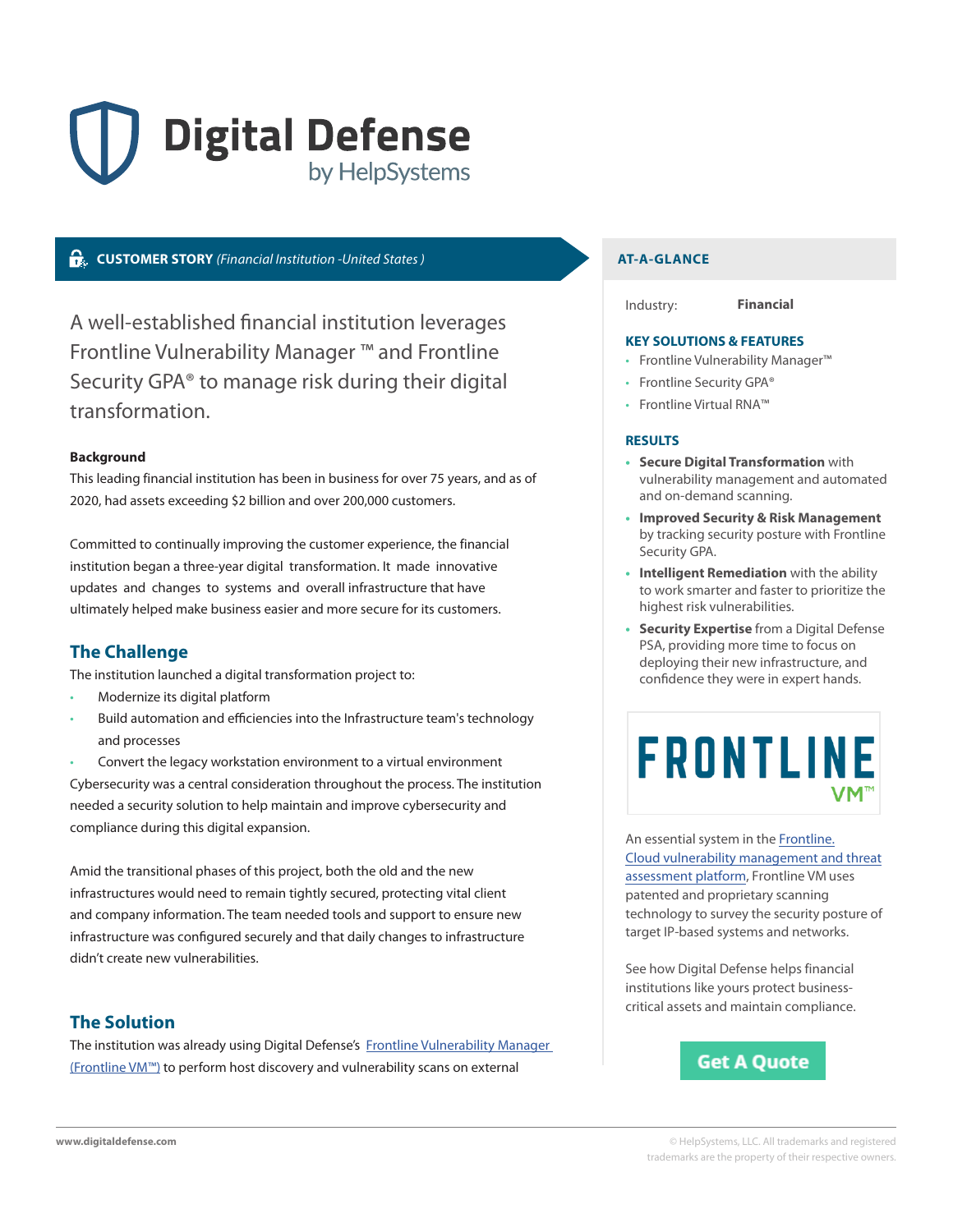(internet facing) and internal IP-based systems and networks. However, it was not taking advantage of some of Frontline's key features that could help make security efforts easier.

#### **Security GPA**

A key feature of Frontline VM, [Security GPA](https://www.digitaldefense.com/frontline-security-gpa/), became a more integral part of the processes after the institution's state auditors recommended using Frontline to monitor internal and external risk scores.

Frontline Security GPA is an intuitive security rating metric provided in a letter (A,B,C,D, F) grade and numerical GPA. The Security GPA weighs asset importance and criticality as well as vulnerability severity to provide a full picture of an organization's security posture. Additionally, Security GPA is dynamically generated and reflects even the smallest changes in vulnerability.



The institution's CTO/CISO began using Security GPA as a motivator and Frontline VM as a key component of the team's vulnerability prioritization. This work earned the institution an award from Digital Defense because their GPA steadily improved and landed in the top 2% of all Frontline users.

#### **Reporting**

The institution's oversight committee met monthly to review its business and security landscape. A local statute requires that an oversight committee acknowledges and either accepts or mitigates risk to the institution. The CTO/CISO used Security

GPA as an informative, yet simple metric when presenting to technical and non-technical committee members. These security conversations were greatly simplified by using the easily understood letter and number rating to convey complex security concepts.



#### **Pro Support**

The institution had a [Frontline Pro subscription, which includes](https://www.digitaldefense.com/cloud-subscriptions/frontline-pro/) a Digital Defense Personal Security Analyst (PSA). The CTO/ CISO's team worked closely with the Digital Defense PSA who configured the new infrastructure and helped build new scan policies in Frontline for the institution. Pro support gave the project team more time to focus on deploying their new infrastructure, and confidence that their scan policies were in expert hands. Their PSA also helped analyze scan results and provided direct remediation planning guidance. This resulted in a more effective and mature vulnerability management program for the team.

#### **Frontline Virtual RNA**

Part of the institution's digital transformation was converting to a virtual infrastructure. Digital Defense helped the institution save a significant amount of time by working with their virtual hosting provider to configure a new [Frontline RNA](https://www.digitaldefense.com/frontline-rna/frontline-rna-info/) virtual appliance. The virtual Reconnaissance Network Appliance (Frontline vRNA™) is powered by Digital Defense's proprietary scanning technology, which enables:

- Cross-context scanning
- Automatic tracking of dynamic and transient assets

• Highly accurate results, significantly reducing false positives "Moving to the vRNA made economic sense," the CTO/CISO indicated. "In our network setup, a hardware appliance required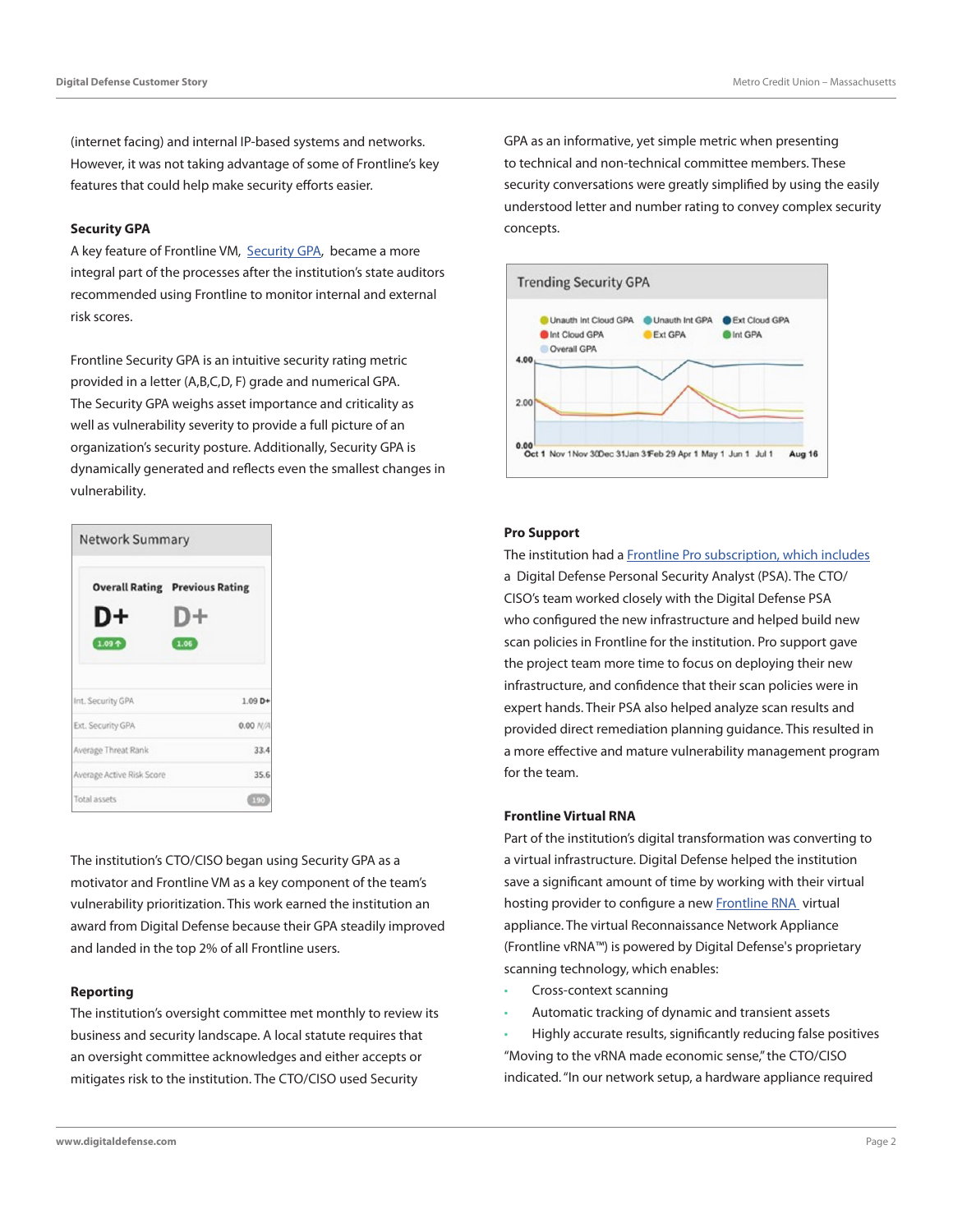colocation and hosting, adding costs that weren't tied to a virtual appliance."

#### **Proactively Monitoring the Changeover**

During the transition from the legacy infrastructure to the new cloud-based infrastructure, the CTO/CISO's team managed both simultaneously. They were retiring assets from the legacy system and deploying new assets in the new virtual infrastructure on a daily basis, and used Frontline VM to scan both environments. They ran nightly vulnerability scans on the new environment while still running scans on the old IP address scheme twice a week. This helped ensure daily changes weren't creating new vulnerabilities.

The team relied on their Security GPA to monitor and report on risk after making changes to the new environment. If their GPA decreased, they would compare current, previous, and trending scores, with the ability to drill down into at-risk assets if needed.

*"We trust Frontline. We were decommissioning and breaking down systems daily, and the Security GPA helped us identify and prioritize any new issues." – CTO/CISO*

## **Benefits**

#### **Defense-in-Depth**

The financial institution uses a defense-in-depth approach to securing its critical infrastructure. The CTO/CISO's team built out multiple defensive layers to protect its most important assets and data. Frontline plays an important role in the defense-indepth model. It is used in the network layer to proactively search for weaknesses across infrastructure and is one of the first lines of defense.

#### **Risk Management using Frontline Security GPA**

During this digital transformation project, Security GPA provided many benefits. It served as the guiding metric indicating whether daily system updates introduced new vulnerabilities in both new and old infrastructure. It also helped facilitate stakeholder communication with easily understood metrics and

reporting. Lastly, this dynamic metric served as a motivator to the team to improve security posture.

#### **Transition Security Oversight and Monitoring**

Because Frontline VM comes with the ability to automate or run unlimited, on-demand scanning, the institution was able to conduct vulnerability assessments multiple times a day to check their daily changes and ensure that no new weaknesses were introduced. During the transition, the team also maintained their legacy infrastructure, leveraging the automated scanning in Frontline for oversight as they retired assets. According to the CTO/CISO, Frontline was essential to a secure conversion.

*"I was in Frontline daily because I wanted to make sure we weren't missing anything that needed to be addressed in the new environment."- CTO/CISO*

#### **Ongoing Workflow Management**

The PSA provided by Digital Defense manages end-to-end service delivery, including customized reporting of assessment and remediation efforts. Additionally, the team can view progress through Frontline VM's intuitive online dashboard, Frontline Active View™, and their PSA can respond quickly to any enterprise-wide issues.

#### **Remediation Monitoring**

The institution uses a service provider to manage the patching of their new infrastructure. To maintain visibility into the service provider's progress, the CTO/CISO consults scan activity in Frontline VM daily. This level of insight into the vendor's responsibility aligns vulnerability prioritization between both organizations.